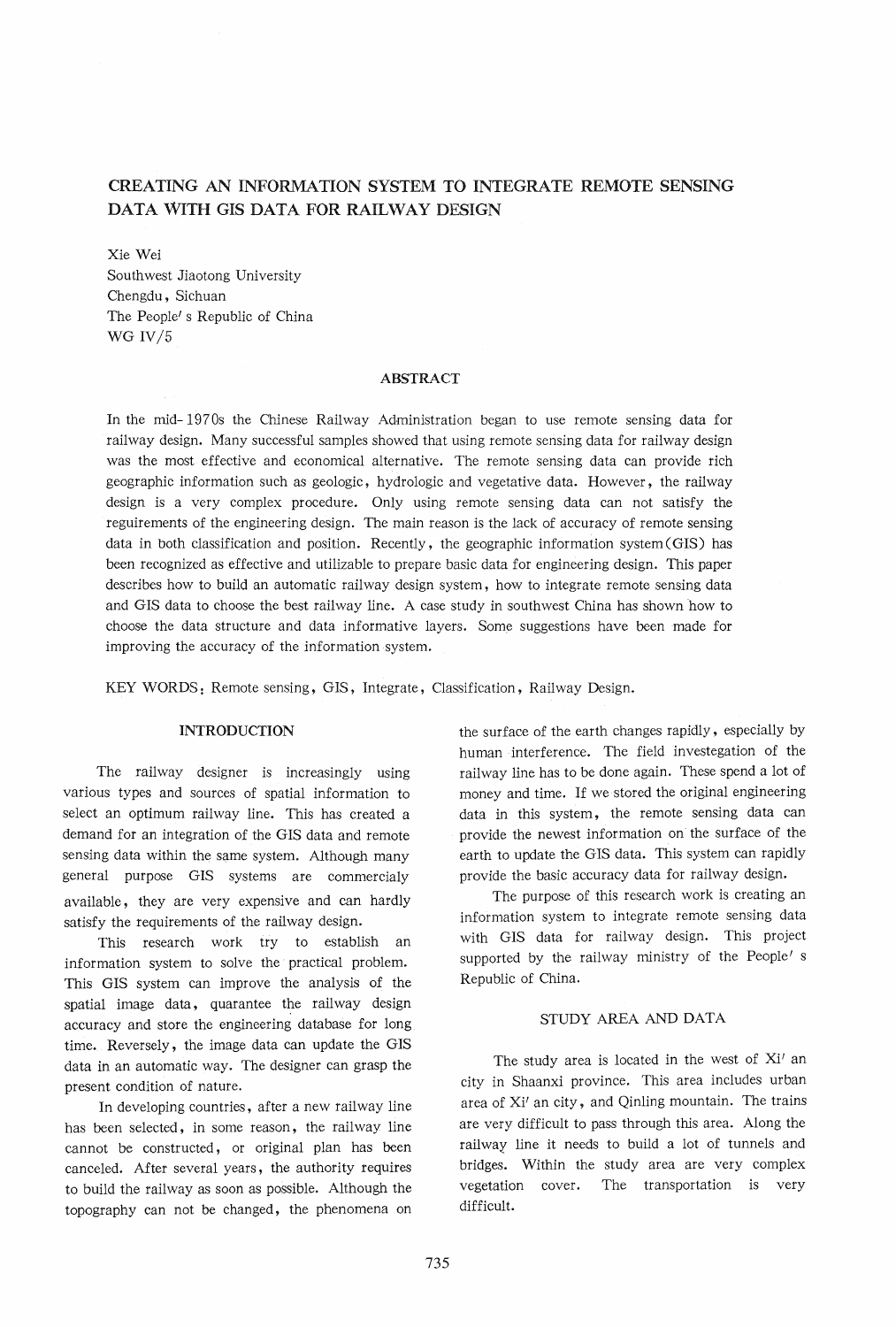Data On Nov. 11, 1987; Landsat TM were selected for the research, because of the absence of cloud cover, channel data quality and time period most favorable to vegetation classification. The other kind of data are topographical maps (scale of  $1:$ 50000 and 25000), geological and hydrological maps, the field investegation data. The SPOT data has a better spatial resolution than Landsat, so SPOT images would be more suitable to establish an engineering data base, but at the time no SPOT images of the test area were available. A second reason is that SPOT image *is* very expensive and very difficult to get.

The hardware  $IMCO - 1000$  Image processor incorporate a high performance programmable microprocessor and a large random access dynamic memory (up to 512 Mbytes for image plus 512 Mbits for graphics from KONTRON Bildanalyse. The software < Geo-Jars) is a package of image processing and analysis for remote sensing applications developed by MICROM E SPAÑA, and designed for use on IMCO 1000 image processor.

 $\gamma_{\rm{eff}}$ 

### METHOD OF DATA PREPROCESSING

Various data required for GIS were preprocessed as follows, block diagram of data preprocessing is shown in Fig. 1.

1. Digitizing existing topographic maps (scale 1 : 50000 and 1 : 25000) by DK2436 table digitizer, generate a digital terrain modle (DTM) to store in this system. The contour map; slope map; aspect map; relief shade map; 3D- perspective map were derived from the DTM to use for railway design.

2. Geological and hydrological map get from digitized existing geological map hydrological map and some field investegate data. A conplex pacel structure are used.

3. Feature extraction from the TM data was carried out. Selecting useful information for railway design, eliminating redundant information, removing uncorrect information. A house and artificial building map; water and road system map are got from the feature extraction procedure.



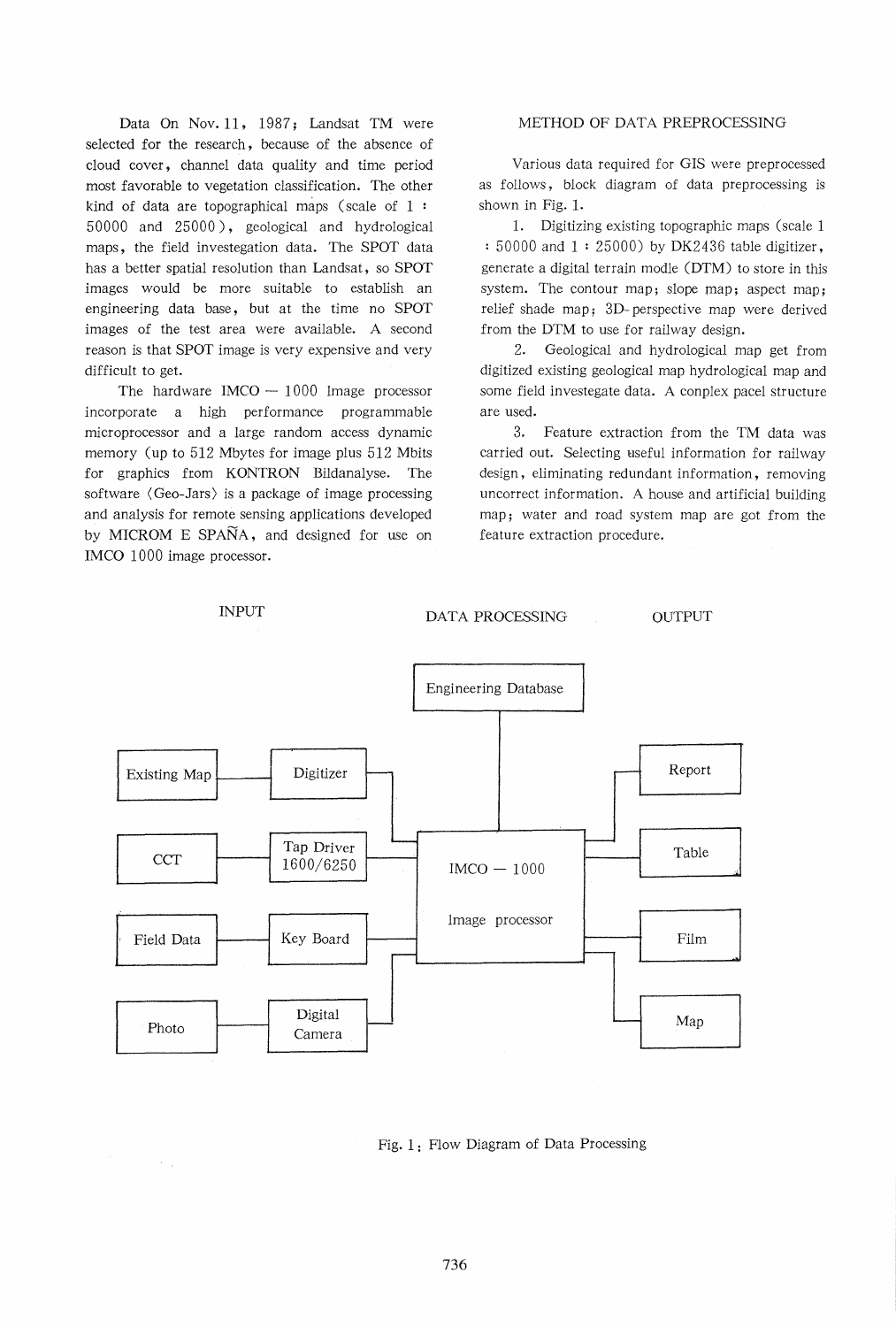

Fig. 2: Conceptual Framework of GIS Database in this Study

4. Landsat TM data were set to classify land covers with the surpervised maximum- likelihood classify. These classification categories were forest area; agriculture area; urban area and artificial building area; water and road systems. The classified vegetation map store in the system.

5. Field investegation data input to the system.

# CREATING A GIS SYSTEM FOR RAILWAY DESIGN

This GIS information system for railway deign contains 7 information planes (IPS)

1. Topographic information plane.

This is the basic map to determine the railway line location and profile. This IP can garantee the engineering design accuraccy.

2. Geological and hydrological information plane

On this IP, the designer keeps the railway line in -the strongest geological foundations and avoids natural hazards.

3. Vegetation information plane.

On this IP, the designer can calculate that how many argriculture and forest areas are in the route corridor.

4. House and artificial building information plane.

On this IP, the designer can calculate how many area of the house and artificial building have to move out from this route corridor.

5. Water and road system information plane.

On this IP, the designer can determine the rail way line, how to across the river and road system. How many bridges will be built in the route corridor.